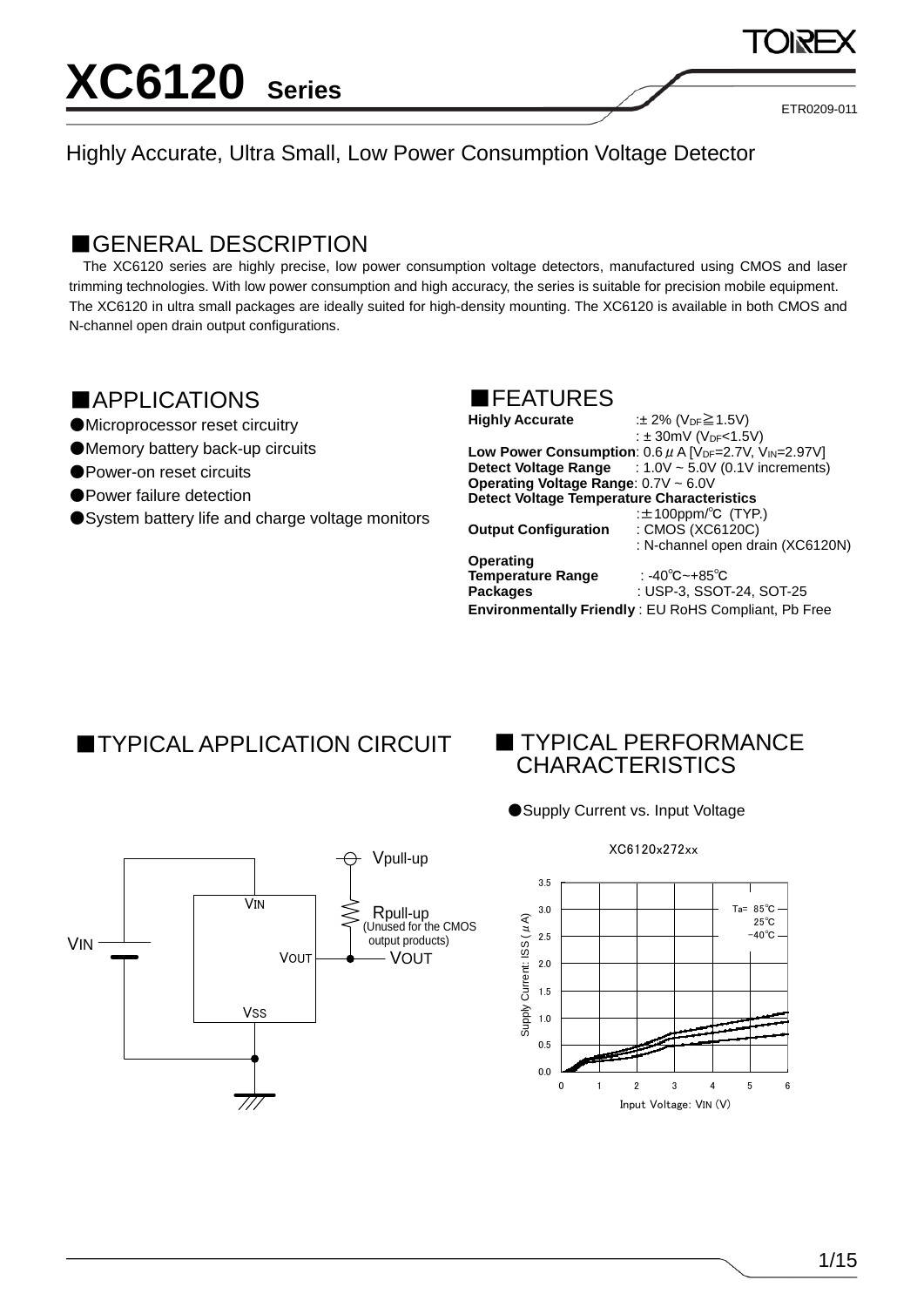### ■BLOCK DIAGRAMS

(1) XC6120C



\* Diodes inside the circuits are ESD protection diodes and parasitic diodes.

(2) XC6120N



\* Diodes inside the circuits are ESD protection diodes and parasitic diodes.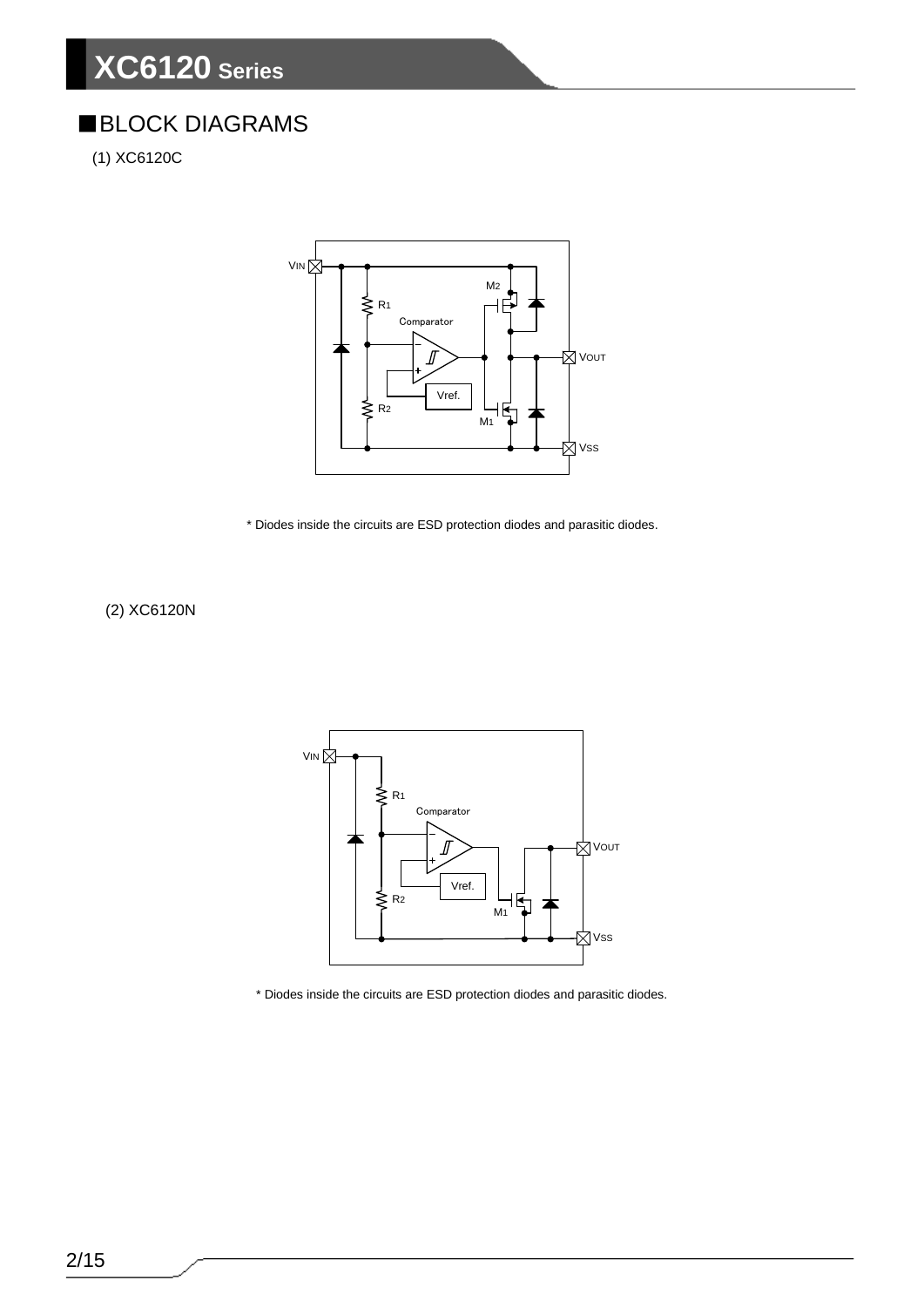### ■PRODUCT CLASSIFICATION

#### 1) Ordering Information

#### XC6120①②③④⑤⑥-⑦(\*1)

| <b>DESIGNATOR</b>          | <b>ITEM</b>                       | <b>SYMBOL</b>  | <b>DESCRIPTION</b>                                   |
|----------------------------|-----------------------------------|----------------|------------------------------------------------------|
| $\circled{1}$              |                                   | C              | CMOS output                                          |
|                            | <b>Output Configuration</b>       | N              | N-ch open drain output                               |
| (2)3                       | Detect Voltage (V <sub>DF</sub> ) | $10 - 50$      | For example 1.0V $\rightarrow$ 21, 30                |
| $^{\circledA}$             | Detect Accuracy                   | $\overline{2}$ | $\pm 2\%$ (1.5V $\leq$ VDF $\leq$ 5.0V)              |
|                            |                                   |                | $\pm 30$ mV(1.0V $\leq$ VDF $\leq$ 1.5V)             |
|                            |                                   |                | USP-3 (3,000pcs/Reel)                                |
|                            |                                   | $HR-G$         | USP-3 (3,000pcs/Reel)                                |
| $(5)6-(7)$ <sup>(*1)</sup> | Packages                          | NR.            | SSOT-24 (3,000pcs/Reel)                              |
|                            | (Order Unit)                      | NR-G           | SSOT-24 (3,000pcs/Reel)                              |
|                            |                                   | SR-G           | SOT-25 (3,000pcs/Reel) Standard feed <sup>(*2)</sup> |
|                            |                                   | SL-G           | SOT-25 (3,000pcs/Reel) Reverse feed <sup>(*2)</sup>  |

<sup>(1)</sup> The "-G" suffix indicates that the products are Halogen and Antimony free as well as being fully EU RoHS compliant.

(\*2) SOT-25 uses Cu wires.

## 2) Taping Specifications<br>
SR-G

 $\cdot$  SR-G  $\cdot$  SR-G

direction of feed direction of feed direction of feed

 $\overline{O}$  $\overline{O}$  $\overline{O}$  $\bigcirc$  $\bigcirc$  $\bigcirc$ O ᇳᅋ 'nг 피 며 ता ।त m 面 क क m m <u>laad laad laad laad laad laad laa</u>



### ■PIN CONFIGURATION



USP-3

(BOTTOM VIEW)



SSOT-24 (TOP VIEW)



### ■PIN ASSIGNMENT

|       | <b>PIN NUMBER</b> |        | <b>PIN NAME</b>  | <b>FUNCTION</b>       |  |  |
|-------|-------------------|--------|------------------|-----------------------|--|--|
| USP-3 | SSOT-24           | SOT-25 |                  |                       |  |  |
|       |                   |        | Vın              | Power Input           |  |  |
| 3     |                   |        | Vss              | Ground                |  |  |
| っ     |                   |        | V <sub>OUT</sub> | Output (Detect "Low") |  |  |
| ٠     |                   | 4,5    | <b>NC</b>        | No Connection         |  |  |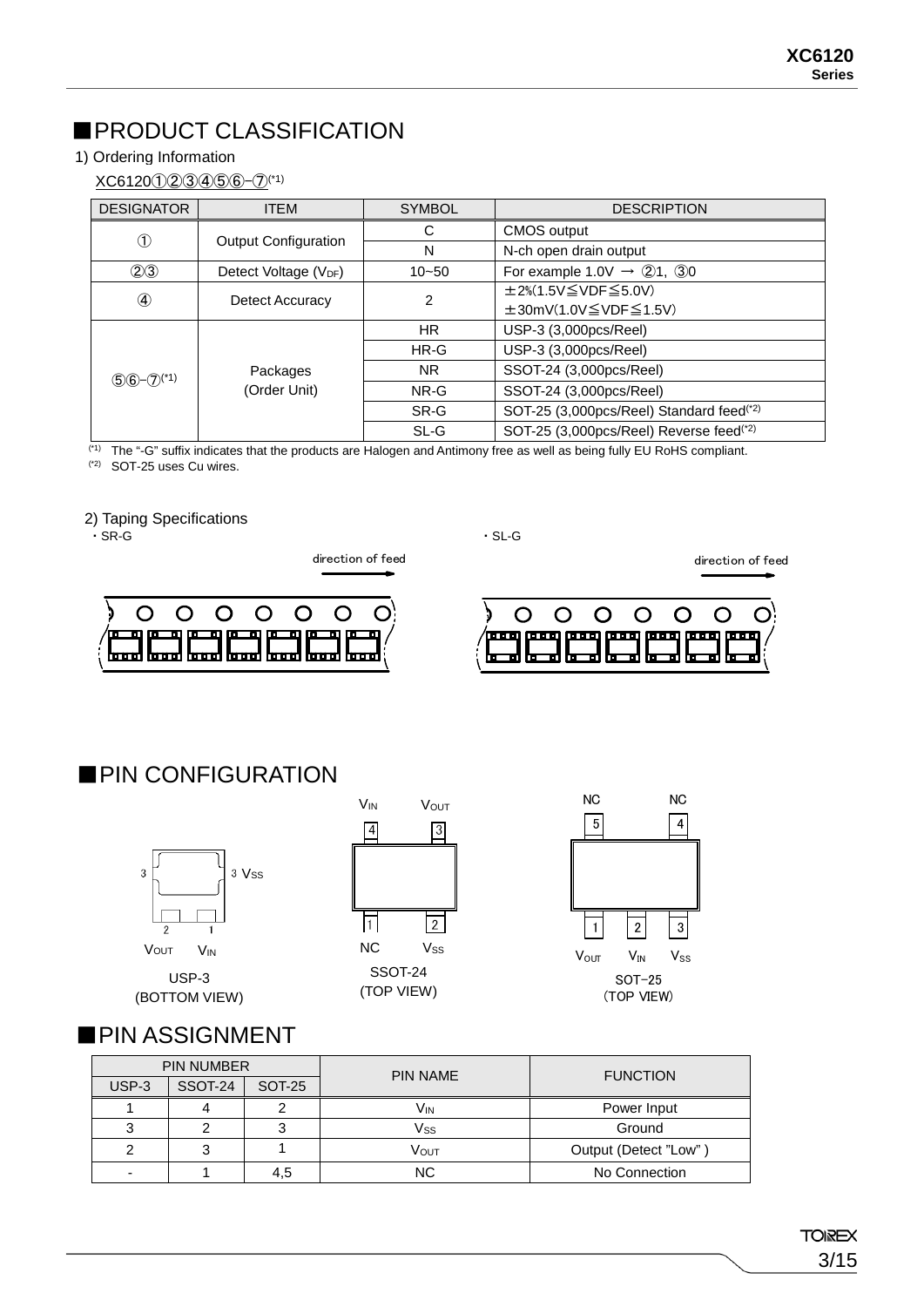### ■ABSOLUTE MAXIMUM RATINGS

|                                    |                        |                  |                                                   | $Ta = 25^\circ C$ |  |
|------------------------------------|------------------------|------------------|---------------------------------------------------|-------------------|--|
| <b>PARAMETER</b>                   |                        | <b>SYMBOL</b>    | <b>RATING</b>                                     | <b>UNITS</b>      |  |
|                                    | Input Voltage          | V <sub>IN</sub>  | $V$ ss-0.3~7.0                                    | v                 |  |
|                                    | <b>Output Current</b>  | $I_{\text{OUT}}$ | 10                                                | mA                |  |
|                                    | <b>CMOS Output</b>     | <b>VOUT</b>      | $V$ ss-0.3~ $V$ <sub>IN</sub> +0.3                |                   |  |
| Output Voltage                     | N-ch Open Drain Output |                  | $V_{SS} - 0.3 - 7.0$                              | V                 |  |
|                                    | $USP-3$                | Pd               | 120                                               |                   |  |
|                                    |                        |                  | 1000 (40mm x 40mm Standard board) <sup>(*1)</sup> |                   |  |
|                                    | SSOT-24                |                  | 150                                               |                   |  |
| <b>Power Dissipation</b>           |                        |                  | 500 (40mm x 40mm Standard board) <sup>(*1)</sup>  | mW                |  |
|                                    | <b>SOT-25</b>          |                  | 250                                               |                   |  |
|                                    |                        |                  | 600 (40mm x 40mm Standard board) <sup>(*1)</sup>  |                   |  |
| <b>Operating Temperature Range</b> |                        | Topr             | $-40 - +85$                                       | $^{\circ}C$       |  |
| Storage Temperature Range          |                        | Tstg             | $-55 - +125$                                      | °C                |  |

(\*1) The power dissipation figure shown is PCB mounted and is for reference only. The mounting condition is please refer to PACKAGING INFORMATION.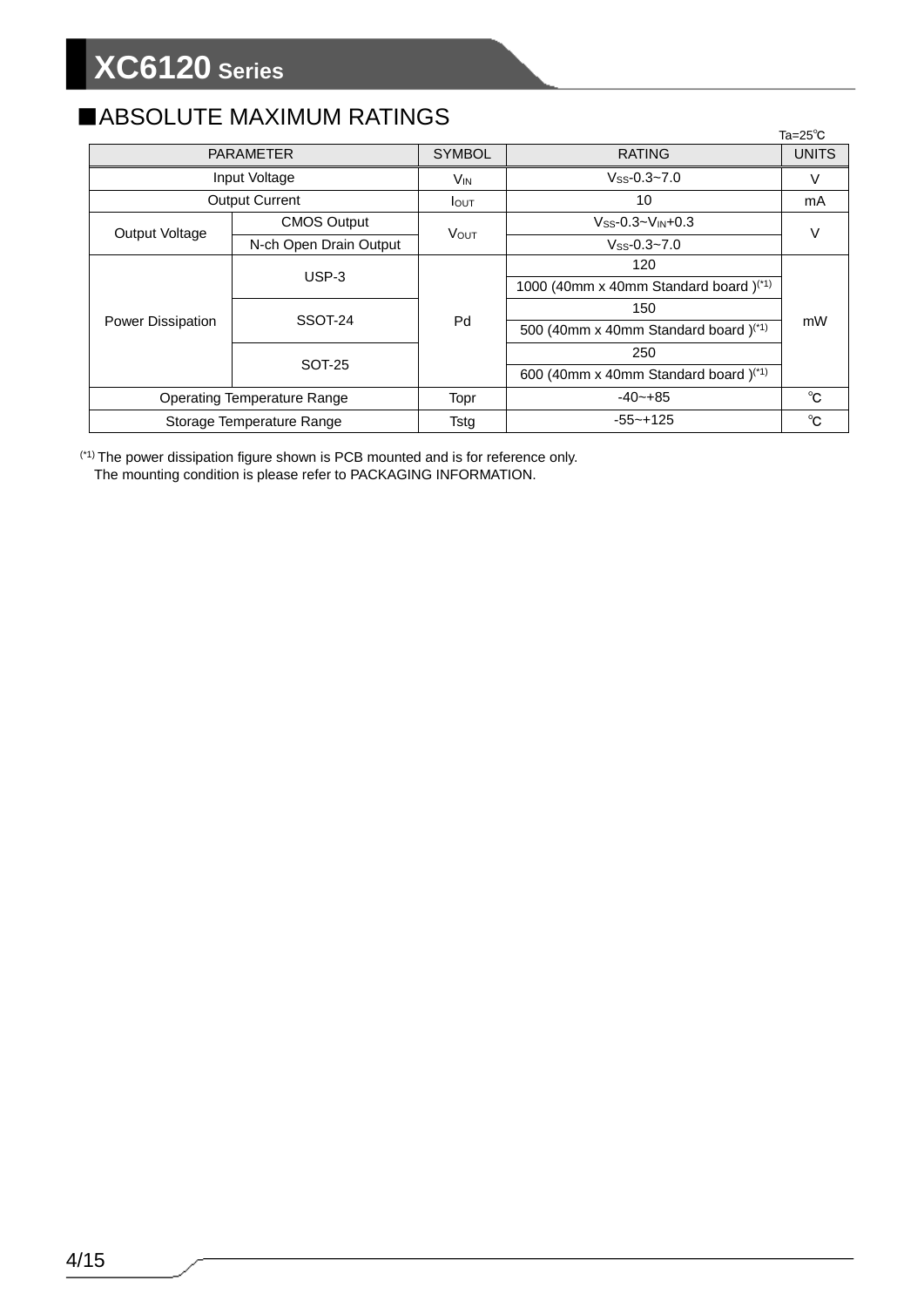### ■ELECTRICAL CHARACTERISTICS

|                       | XC6120 Series                      |                                                           | Ta=25 $^\circ$ C                                      |                                                                                        |                              |                              |                                                              |               |                |
|-----------------------|------------------------------------|-----------------------------------------------------------|-------------------------------------------------------|----------------------------------------------------------------------------------------|------------------------------|------------------------------|--------------------------------------------------------------|---------------|----------------|
|                       | <b>PARAMETER</b>                   | <b>SYMBOL</b>                                             |                                                       | <b>CONDITION</b>                                                                       | MIN.                         | TYP.                         | MAX.                                                         | <b>UNITS</b>  | <b>CIRCUIT</b> |
|                       | <b>Operating Voltage</b>           | <b>V<sub>IN</sub></b>                                     |                                                       | $V_{DF(T)} = 1.0 \sim 5.0 V$ <sup>(*1)</sup>                                           | 0.7                          | ÷,                           | 6.0                                                          | $\vee$        |                |
|                       | Detect Voltage                     | <b>V<sub>DF</sub></b>                                     |                                                       | $V_{DF(T)} = 1.0 V \sim 5.0 V$                                                         |                              | $E-1$                        |                                                              | $\vee$        | $\circled{1}$  |
|                       | <b>Hysteresis Width</b>            | <b>V<sub>HYS</sub></b>                                    |                                                       | $V_{DF(T)} = 1.0 V \approx 5.0 V$                                                      | $V_{DF}$<br>$\times$<br>0.03 | $V_{DF}$<br>$\times$<br>0.05 | $V_{DF}$<br>$\times$<br>0.07                                 | $\vee$        | $\circled{1}$  |
|                       | <b>Supply Current 1</b>            | Iss <sub>1</sub>                                          |                                                       | $V_{IN} = V_{DF(T)} \times 1.1$                                                        |                              | $E-2$                        |                                                              | $\mu$ A       | $\circled{2}$  |
|                       | Supply Current 2                   | Iss <sub>2</sub>                                          |                                                       | $V_{IN} = V_{DF(T)} \times 0.9$                                                        |                              | $E-3$                        |                                                              | $\mu$ A       | $^{\circledR}$ |
|                       |                                    |                                                           | $V_{IN} = 0.7V$                                       | $V_{\text{OUT}} = 0.5V$<br>$V_{\text{OUT}} = 0.3V$<br>$V_{OUT}=0.1V$                   | 0.09<br>0.08<br>0.05         | 0.57<br>0.56<br>0.30         | $\blacksquare$<br>$\overline{\phantom{a}}$<br>$\blacksquare$ |               |                |
| <b>Output Current</b> | <b>I</b> OUTN                      | $V_{IN} = 1.0V$                                           | $V_{OUT} = 0.1 V, V_{DF(T)} > 1.0 V$                  | 0.46                                                                                   | 0.71                         | $\overline{\phantom{a}}$     | mA                                                           | $\circled{3}$ |                |
|                       |                                    |                                                           | $V_{IN} = 2.0V$<br>$V_{IN}=3.0V$                      | $V_{OUT}=0.1V, V_{DF(T)} > 2.0V$<br>$V_{\text{OUT}} = 0.1 V, V_{\text{DF}}(T) > 3.0 V$ | 1.15<br>1.44                 | 1.41<br>1.77                 | $\overline{\phantom{a}}$<br>$\blacksquare$                   |               |                |
|                       |                                    |                                                           | $V_{IN} = 4.0V$                                       | $V_{\text{OUT}} = 0.1 V, V_{\text{DF}}(T) > 4.0 V$                                     | 1.61                         | 1.96                         |                                                              |               |                |
|                       |                                    | $I_{\text{OUTP}}$ (*2)                                    | $V_{IN}=6.0V$                                         | $V_{OUT}=5.5V$                                                                         | $\frac{1}{2}$                | $-0.95$                      | $-0.60$                                                      | mA            | $\circled{3}$  |
|                       | <b>CMOS</b><br>Leakage Output(Pch) | <b>ILEAK</b>                                              |                                                       | $V_{IN} = V_{DF} \times 0.9$ , $V_{OUT} = 0V$                                          | -                            | $-0.001$                     |                                                              |               | $\circled{3}$  |
| Current               | N-ch Open<br>Drain                 |                                                           | $V_{IN} = 6.0V$ , $V_{OUT} = 6.0V$                    |                                                                                        | $\overline{\phantom{a}}$     | 0.001                        | 0.10                                                         | $\mu$ A       |                |
|                       | Temperature<br>Characteristics     | $\Delta$ V <sub>DF</sub> /<br>(∆Topr •<br>V <sub>DF</sub> | -40 °C≦Topr≦85 °C                                     |                                                                                        |                              | ±100                         |                                                              | ppm/°C        | $\circled{1}$  |
|                       | Detect Delay Time (*3)             | t <sub>DF</sub>                                           | $V_{IN}=6.0V\rightarrow 0.7V$<br>VIN=VDF to VOUT=0.5V |                                                                                        | ٠                            | 30                           | 100                                                          | $\mu$ s       | $\circled{4}$  |
|                       | Release Delay Time (*5)            | t <sub>DR</sub>                                           |                                                       | $V_{IN} = 0.7V \rightarrow 6.0V$<br>VIN=VDR to VOUT=VDR (*4)                           |                              | 20                           | 100                                                          | $\mu$ s       |                |

(\*1): VDF (T): Nominal detect voltage

<sup>(\*2)</sup>: For XC6120C only.

<sup>(\*3)</sup>: A time taking from the time at  $V_{\text{IN}} = V_{\text{DF}}$  to the time at  $V_{\text{OUT}}=0.5V$  when  $V_{\text{IN}}$  falls from 6.0V to 0.7V.

<sup>(\*4)</sup>: V<sub>DR</sub>: Release voltage (V<sub>DR</sub> = V<sub>DF</sub> + V<sub>HYS</sub>)

<sup>(\*5)</sup>: A time taking from the time at V<sub>IN</sub> = V<sub>DR</sub> to the time at V<sub>OUT</sub> = V<sub>DR</sub> when V<sub>IN</sub> rise from 0.7V to 6.0V.

| Input Voltage Range | <b>Pull-up Resistance</b> |
|---------------------|---------------------------|
| $0.7V - 6.0V$       | $\geq 220k\Omega$         |
| $0.8V - 6.0V$       | $\geq 100 \text{k}\Omega$ |
| $1.0V - 6.0V$       | 33k Q<br>$\geq$           |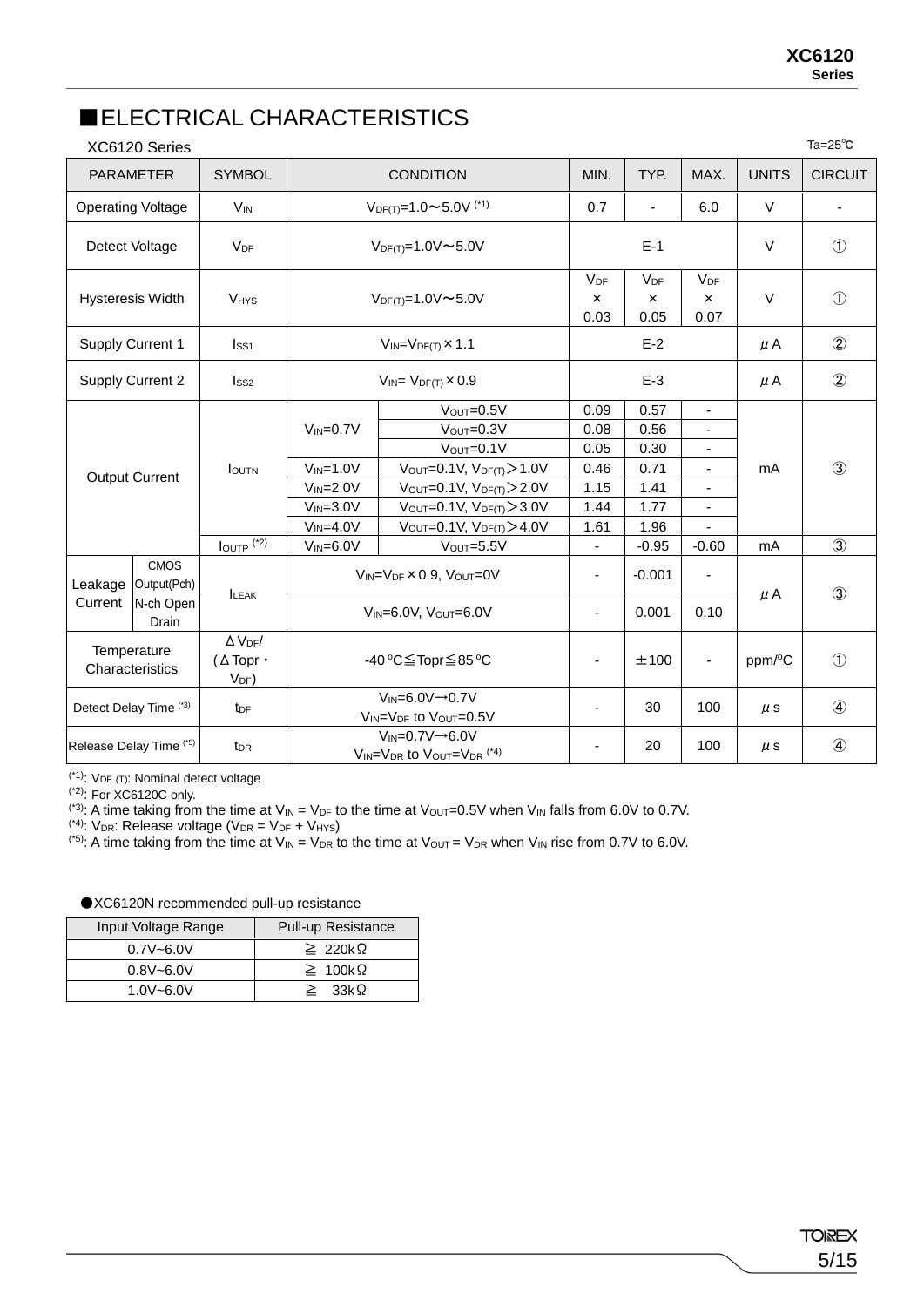### ■ELECTRICAL CHARACTERISTICS (Continued)

#### ● DETECT VOLTAGE ACCURACY AND SUPPLY CURRENT SPECIFICATIONS

| SYMBOL           | $E-1$          |                   | $E-2$                   |                  | $E-3$                   |                  |
|------------------|----------------|-------------------|-------------------------|------------------|-------------------------|------------------|
| <b>PARAMETER</b> | DETECT VOLTAGE |                   |                         |                  |                         |                  |
|                  | $V_{DF}$ (V)   |                   | <b>SUPPLY CURRENT 1</b> |                  | <b>SUPPLY CURRENT 2</b> |                  |
| NOMINAL DETECT   |                | XC6120xxx2 Series |                         | $I_{SS1}(\mu A)$ |                         | $I_{SS2}(\mu A)$ |
| <b>VOLTAGE</b>   |                |                   |                         |                  |                         |                  |
| $V_{DF(T)}$      | MIN.           | MAX.              | TYP.                    | MAX.             | TYP.                    | MAX.             |
| 1.0              | 0.970          | 1.030             |                         |                  |                         |                  |
| 1.1              | 1.070          | 1.130             |                         |                  |                         |                  |
| 1.2              | 1.170          | 1.230             |                         |                  |                         |                  |
| 1.3              | 1.270          | 1.330             |                         |                  |                         |                  |
| 1.4              | 1.370          | 1.430             | 0.5                     | 1.4              | 0.4                     | 1.35             |
| 1.5              | 1.470          | 1.530             |                         |                  |                         |                  |
| 1.6              | 1.568          | 1.632             |                         |                  |                         |                  |
| 1.7              | 1.666          | 1.734             |                         |                  |                         |                  |
| 1.8              | 1.764          | 1.836             |                         |                  |                         |                  |
| 1.9              | 1.862          | 1.938             |                         |                  |                         |                  |
| 2.0              | 1.960          | 2.040             |                         |                  |                         |                  |
| 2.1              | 2.058          | 2.142             |                         |                  |                         |                  |
| $2.2\,$          | 2.156          | 2.244             |                         |                  |                         |                  |
| 2.3              | 2.254          | 2.346             | 0.6                     |                  | 0.5                     | 1.60             |
| 2.4              | 2.352          | 2.448             |                         | 1.7              |                         |                  |
| 2.5              | 2.450          | 2.550             |                         |                  |                         |                  |
| 2.6              | 2.548          | 2.652             |                         |                  |                         |                  |
| 2.7              | 2.646          | 2.754             |                         |                  |                         |                  |
| 2.8              | 2.744          | 2.856             |                         |                  |                         |                  |
| 2.9              | 2.842          | 2.958             |                         |                  |                         |                  |
| 3.0              | 2.940          | 3.060             |                         |                  |                         |                  |
| 3.1              | 3.038          | 3.162             |                         |                  |                         |                  |
| 3.2              | 3.136          | 3.264             |                         |                  |                         |                  |
| 3.3              | 3.234          | 3.366             |                         |                  |                         |                  |
| 3.4              | 3.332          | 3.468             |                         |                  |                         |                  |
| 3.5              | 3.430          | 3.570             |                         |                  |                         |                  |
| 3.6              | 3.528          | 3.672             |                         |                  |                         |                  |
| 3.7              | 3.626          | 3.774             |                         |                  |                         |                  |
| $3.8\,$          | 3.724          | 3.876             |                         |                  |                         |                  |
| 3.9              | 3.822          | 3.978             | 0.7                     | 1.9              | $0.6\,$                 | 1.80             |
| 4.0              | 3.920          | 4.080             |                         |                  |                         |                  |
| 4.1              | 4.018          | 4.182             |                         |                  |                         |                  |
| 4.2              | 4.116          | 4.284             |                         |                  |                         |                  |
| 4.3              | 4.214          | 4.386             |                         |                  |                         |                  |
| 4.4              | 4.312          | 4.488             |                         |                  |                         |                  |
| 4.5              | 4.410          | 4.590             |                         |                  |                         |                  |
| 4.6              | 4.508          | 4.692             |                         |                  |                         |                  |
| 4.7              | 4.606          | 4.794             |                         |                  |                         |                  |
| 4.8              | 4.704          | 4.896             |                         |                  |                         |                  |
| 4.9              | 4.802          | 4.998             |                         |                  |                         |                  |
| $5.0\,$          | 4.900          | 5.100             |                         |                  |                         |                  |

<sup>(\*6)</sup>When detect voltage is 1.0V $\leq$ V<sub>DF(T)</sub> $<$ 1.5V, detect accuracy is  $\pm$ 30mV. When detect voltage is 1.5V $\leq$ V<sub>DF(T)</sub> $\leq$ 5.0V, detect accuracy is  $\pm$ 2%.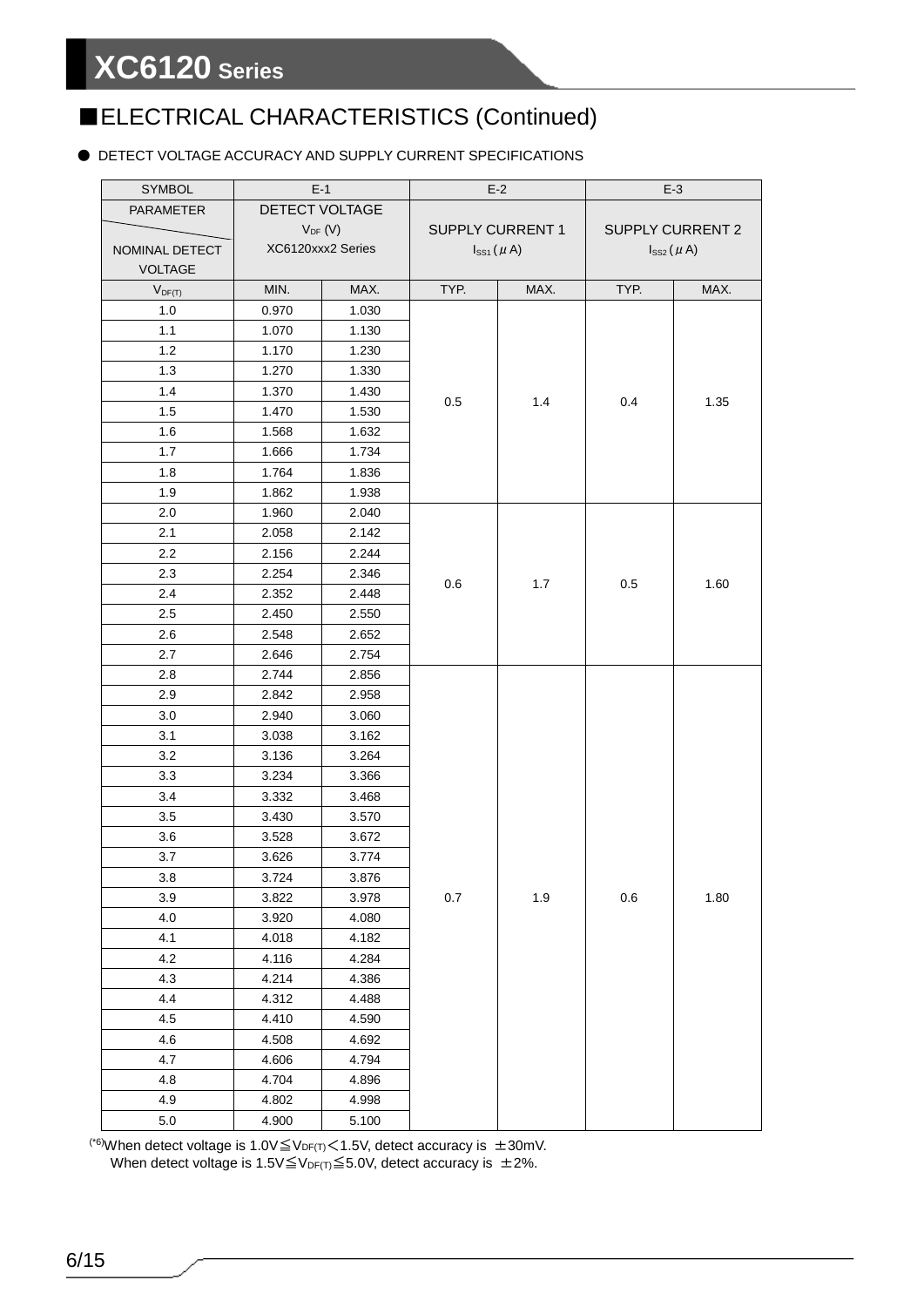### ■TEST CIRCUITS

Circuit ①



Circuit ② Circuit ③





Circuit ④

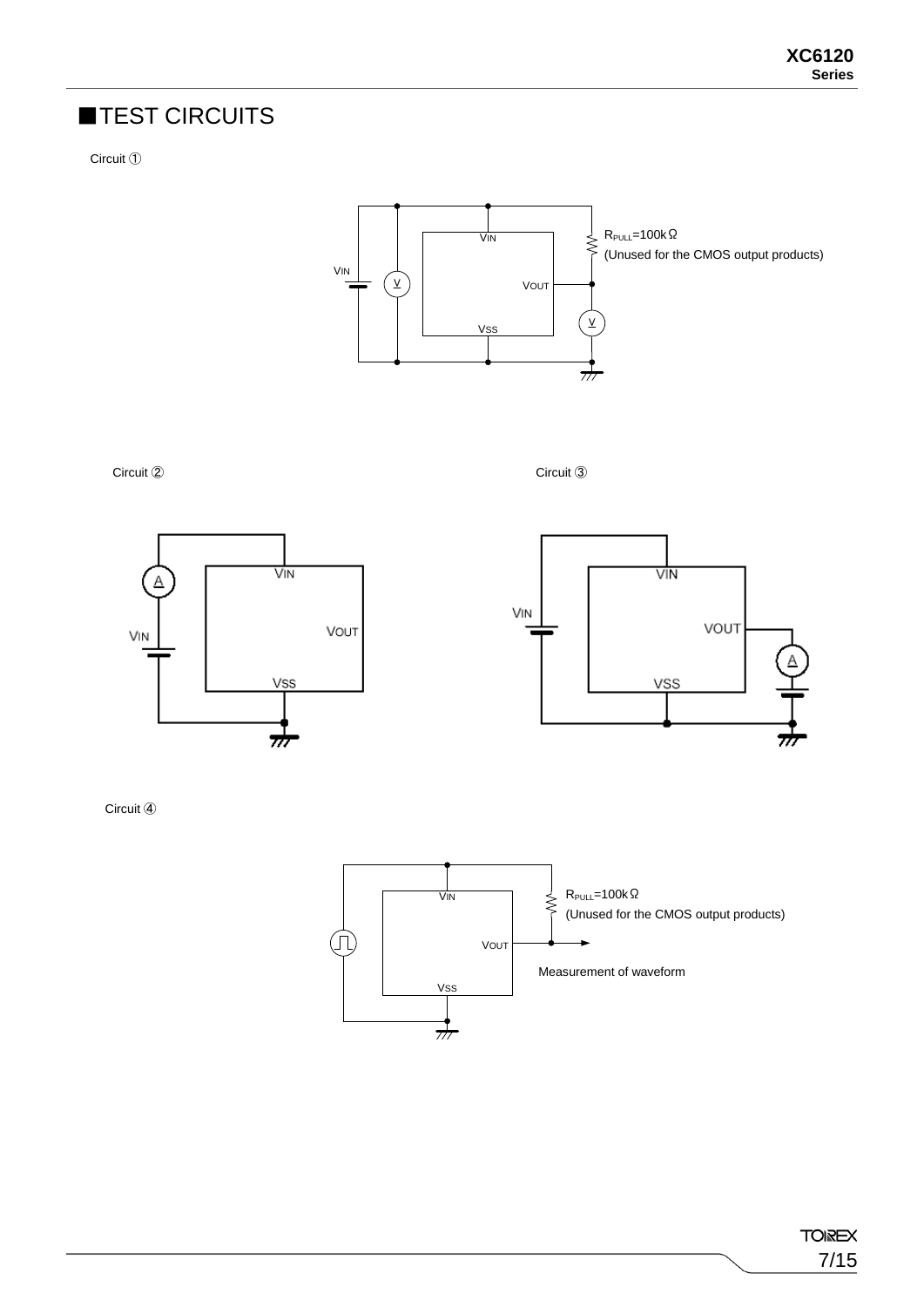### ■OPERATIONAL EXPLANATION

●Typical Application Circuit



Note: For explaining in a simplified case, an operation time of the circuit is not counted.

The following explains the operation of the typical application circuit along number symbols shown in the timing chart.

- ① When input voltage (V<sub>IN</sub>) is higher than detect voltage (V<sub>DF</sub>), output voltage (V<sub>OUT</sub>) will be equal to input voltage (V<sub>IN</sub>). (A condition of high impedance exists with N-ch open drain output configurations.)
- $(2)$  When input voltage (V<sub>IN</sub>) falls below detect voltage (V<sub>DF</sub>), output voltage (V<sub>OUT</sub>) will be equal to the ground voltage (Vss) level.
- 3 When input voltage (V<sub>IN</sub>) falls to a level below that of the minimum operating voltage (V<sub>MIN</sub>), output will become unstable. If In this condition, V<sub>IN</sub> will equal the pulled-up output (should output be pulled-up.) (Input voltage, V<sub>IN</sub>, in the typical application circuit.)
- 4 When input voltage (V<sub>IN</sub>) rises above the minimum operating voltage (V<sub>MIN</sub>) level until it achieves a release voltage ( $V_{DR}$ ), output keeps the ground voltage level ( $V_{SS}$ ).
- $\circledS$  When the input voltage (V<sub>IN</sub>) rises above the release voltage (V<sub>DR</sub>), output voltage (V<sub>OUT</sub> will be equal to input voltage (V<sub>IN</sub>). (A condition of high impedance exists with N-ch open drain output configurations.)
- $\circ$  The difference between V<sub>DR</sub> and V<sub>DF</sub> represents the hysteresis width.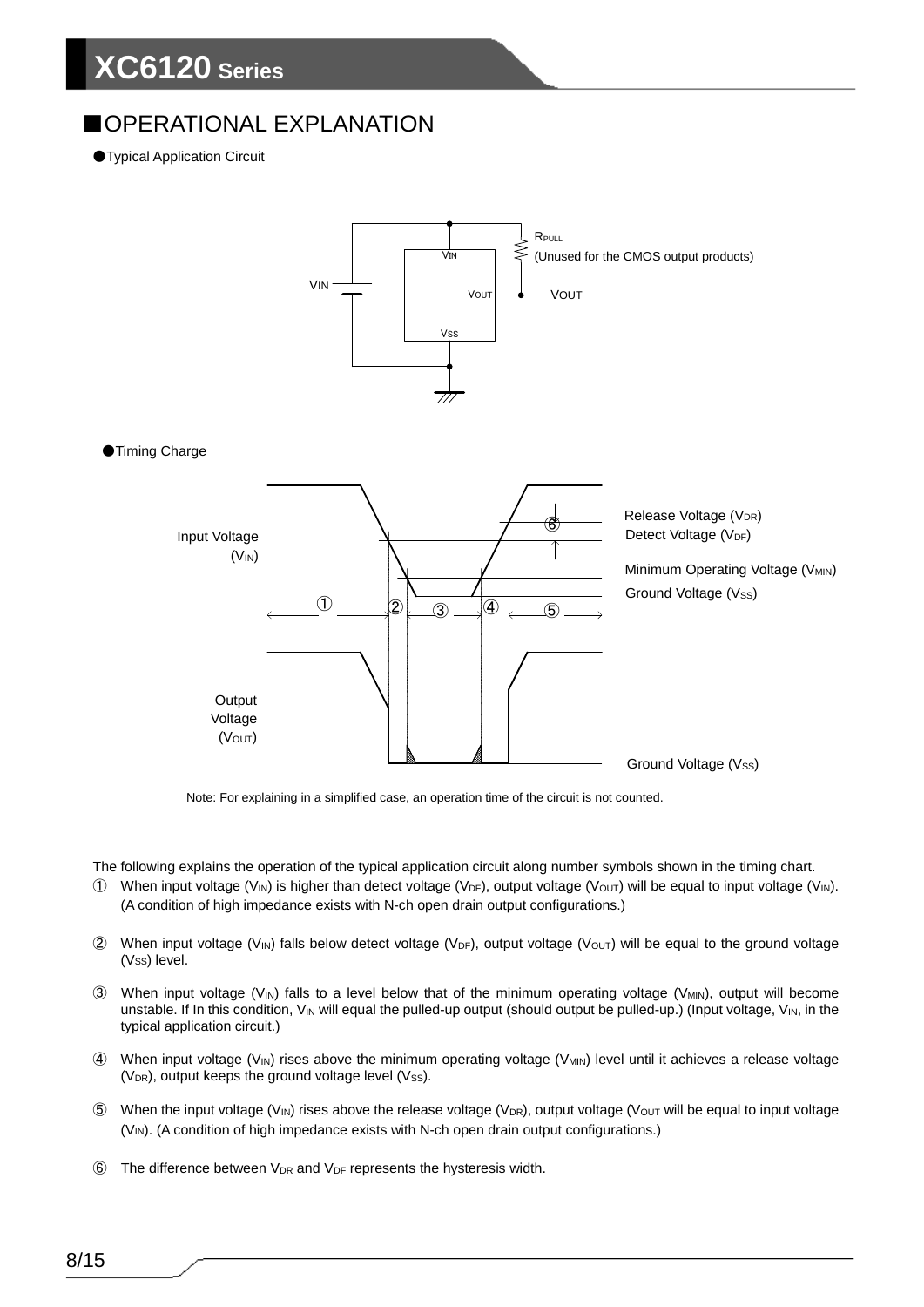#### ■NOTE ON USE

- 1. Please use this IC within the stated maximum ratings. For temporary, transitional voltage drop or voltage rising phenomenon, the IC is liable to malfunction should the ratings be exceeded.
- 2. In order to stabilize the IC's operations, please ensure that V<sub>IN</sub> pin's input frequency's rise and fall times are more than several  $\mu$  s / V.
- 3. With a resistor connected between the V<sub>IN</sub> pin and the power supply V<sub>DD</sub> some errors may be observed from the input voltage at the detect and release voltage. Those errors are not constant because of the fluctuation of the supply current.
- 4. When a resistor is connected between the  $V_{\text{IN}}$  pin and the power supply  $V_{\text{DD}}$ , oscillation may occur as a result of through current and voltage drop at the R<sub>IN</sub> at the time of voltage release. (refer to the Oscillation Description (1) below ) Especially in the CMOS output configurations, oscillation may occur regardless of detect/release operation if load current (lout) exists. (refer to the Oscillation Description (2) below)
- 5. Please use N-ch open drains configuration, when a resistor  $R_{IN}$  is connected between the V<sub>IN</sub> pin and the power supply V<sub>DD</sub> power source. In such cases, please ensure that R<sub>IN</sub> is less than 10kΩ and that C is more than 0.1  $\mu$  F.

6. Torex places an importance on improving our products and its reliability. However, by any possibility, we would request user fail-safe design and post-aging treatment on system or equipment.



[Figure 1: Circuit connected with the input resistor]

#### **Oscillation Description**

#### (1) Oscillation as a result of through current

Since the XC6120 series are CMOS ICs, transient through current will flow when the IC's internal circuit switching operates regardless of output configuration. Consequently, oscillation is liable to occur as a result of the similar operations as in (1) above. This oscillation does not occur during the detect operation.

#### (2) Output current oscillation with the CMOS output configuration

As shown in figure 2, when the voltage applied at the power supply (V<sub>DD</sub>) rises from below detect voltage to above release voltage, the IC commence release operations and the internal P-ch driver transistor will be on. The output current ( $I_{\text{OUT}}$ ) flows the input resistor (R<sub>IN</sub>) via the P-ch driver transistor. Because of the input resistor (R<sub>IN</sub>) and the output current ( $I_{\text{OUT}}$ ), an input pin voltage drops  $R_{IN}$  x lout. If the voltage drop level is larger than the IC's hysteresis width (V<sub>HYS</sub>), the input pin voltage will falls below the V<sub>DF</sub> and detect operations will commerce so that the internal P-ch driver transistor will be off. The voltage drop will stop because the output current ( $I_{\text{OUT}}$ ) which was flowing the P-ch driver transistor will run down. The input pin voltage will become the same voltage level as the input voltage (V<sub>IN</sub>). For this, the input pin voltage will rise above the release voltage (V<sub>DR</sub>), therefore, the release operations will begin over again. Oscillation may occur with this repetition. Further, this condition will also appear via means of a similar mechanism during detect operations.



[Figure 2: Oscillation caused by the input resistor of the CMOS output product and the output current]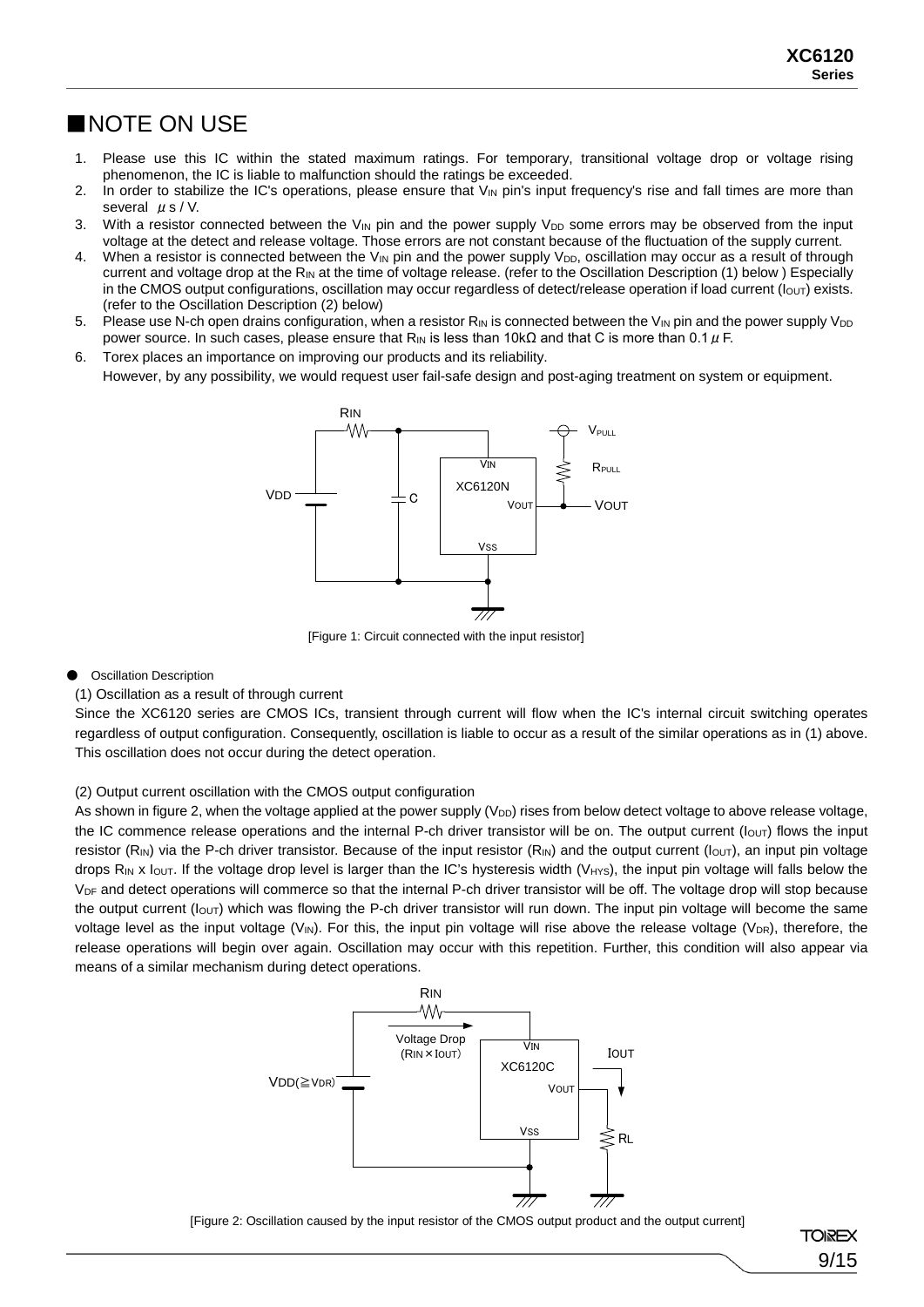### **TYPICAL PERFORMANCE CHARACTERISTICS**

(1) Supply Current vs. Input Voltage



#### (2) Output Voltage vs. Input Voltage



#### (3) Detect Voltage, Release Voltage vs. Ambient Temperature





XC6120x502xx



XC6120N202xx







10/15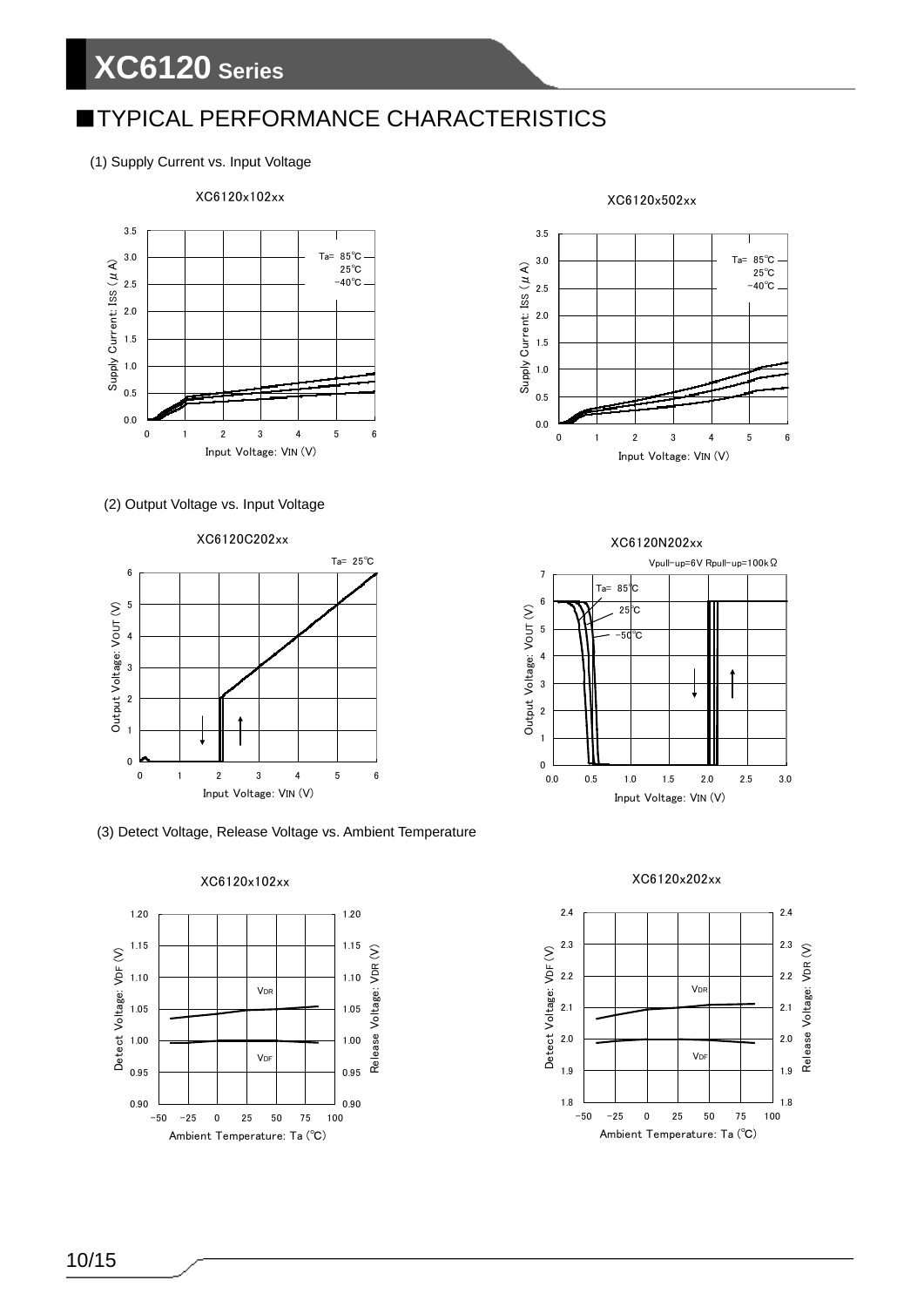### ■TYPICAL PERFORMANCE CHARACTERISTICS (Continued)

(4) Output Current (Nch Driver) vs. Input Voltage





#### (5) Output Current (Pch Driver) vs. Input Voltage











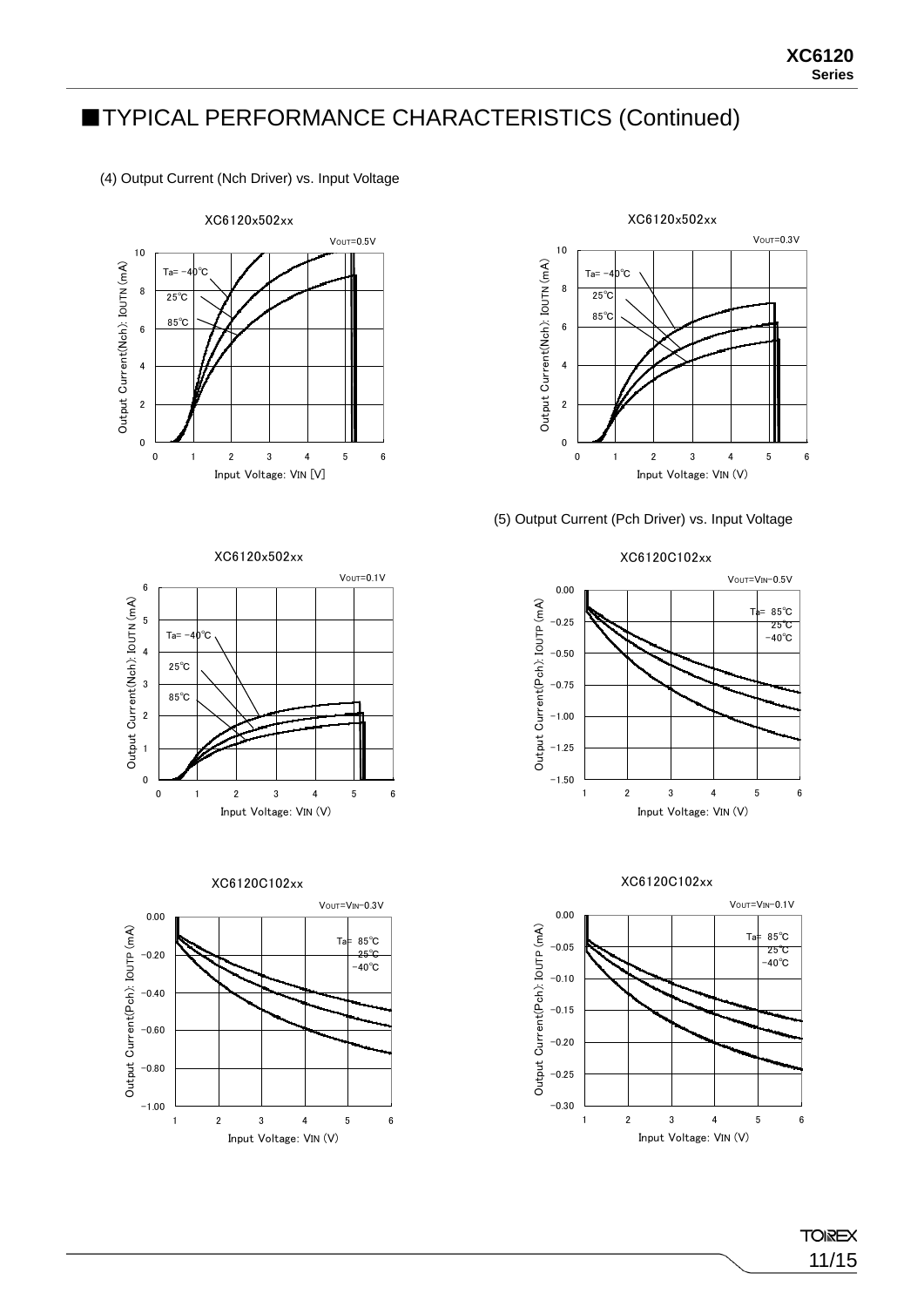### ■PACKAGING INFORMATION

For the latest package information go to, [www.torexsemi.com/technical-support/packages](https://www.torexsemi.com/technical-support/packages/)

| <b>PACKAGE</b> | <b>OUTLINE / LAND PATTERN</b> | THERMAL CHARACTERISTICS |                                  |  |  |  |
|----------------|-------------------------------|-------------------------|----------------------------------|--|--|--|
| SOT-25         | SOT-25 PKG                    | <b>Standard Board</b>   | <b>SOT-25 Power Dissipation</b>  |  |  |  |
| SSOT-24        | SSOT-24 PKG                   | <b>Standard Board</b>   | <b>SSOT-24 Power Dissipation</b> |  |  |  |
| USP-3          | USP-3 PKG                     | <b>Standard Board</b>   | <b>USP-3 Power Dissipation</b>   |  |  |  |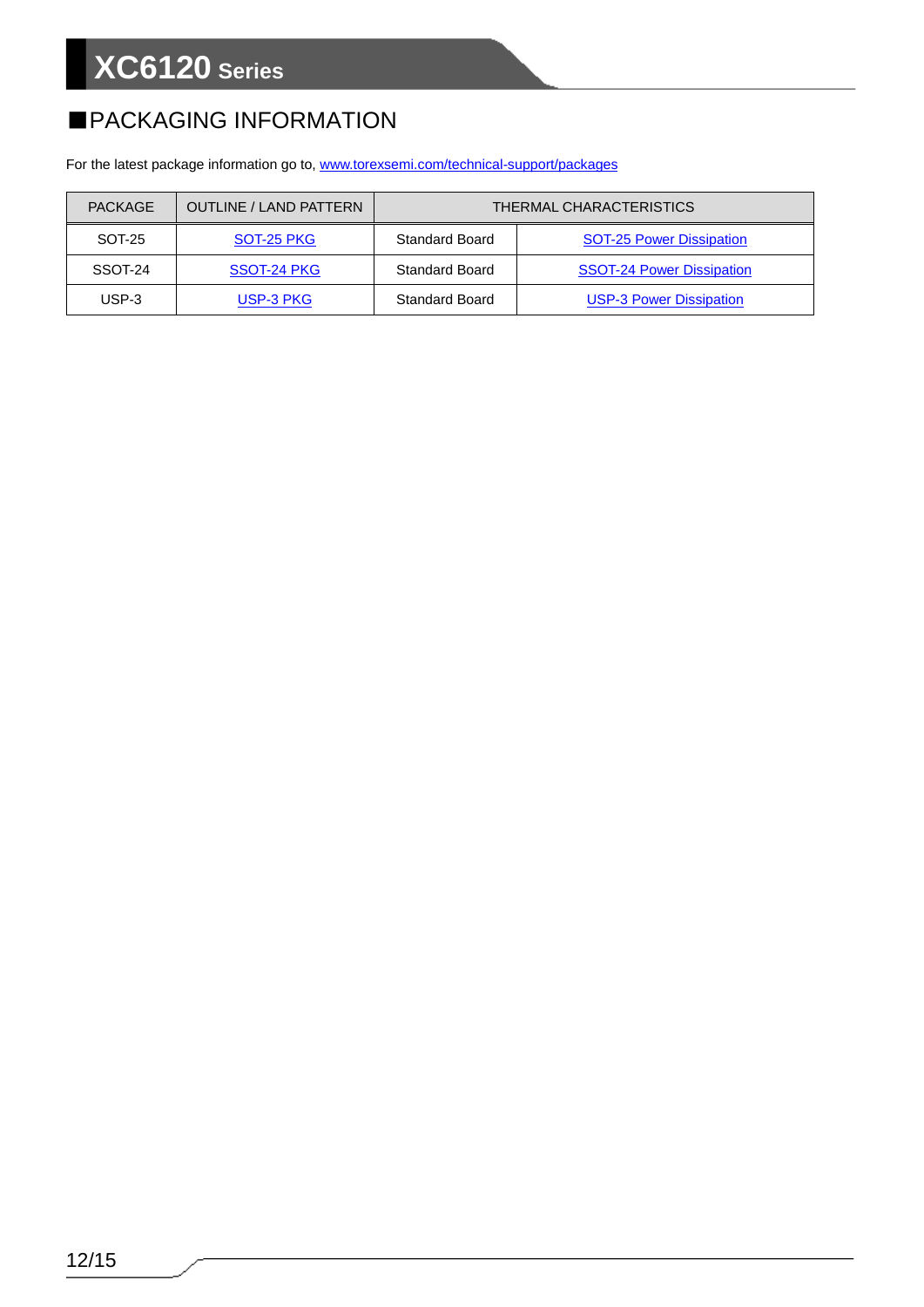#### ■ MARKING RULE

 $\bullet$ SSOT-24



#### ① represents output configuration and detect voltage Range

| <b>MARK</b> | <b>OUTPUT CONFIGURATION   OUTPUT VOLTAGE  </b> |                  | <b>PRODUCT SERIES</b> |  |
|-------------|------------------------------------------------|------------------|-----------------------|--|
|             | <b>CMOS</b>                                    | $1.0V \sim 2.9V$ |                       |  |
|             |                                                | $3.0V \sim 5.0V$ | XC6120C               |  |
| м           | Nch open drain                                 | $1.0V \sim 2.9V$ | XC6120N               |  |
| N           |                                                | $3.0V \sim 5.0V$ |                       |  |

#### **SSOT-24 (TOP VIEW)**

#### ② represents detect voltage

| <b>MARK</b>      | DETECT VOLTAGE (V)       |     | <b>MARK</b> | DETECT VOLTAGE (V) |     |
|------------------|--------------------------|-----|-------------|--------------------|-----|
| 0                |                          | 3.0 | F.          | 1.5                | 4.5 |
| 1                |                          | 3.1 | Н           | 1.6                | 4.6 |
| $\overline{c}$   |                          | 3.2 | Κ           | 1.7                | 4.7 |
| 3                |                          | 3.3 | L           | 1.8                | 4.8 |
| $\overline{4}$   |                          | 3.4 | M           | 1.9                | 4.9 |
| 5                |                          | 3.5 | N           | 2.0                | 5.0 |
| 6                |                          | 3.6 | P           | 2.1                |     |
| $\overline{7}$   |                          | 3.7 | R           | 2.2                |     |
| 8                | $\overline{\phantom{0}}$ | 3.8 | S           | 2.3                | ۰   |
| $\boldsymbol{9}$ |                          | 3.9 | T           | 2.4                |     |
| A                | 1.0                      | 4.0 | U           | 2.5                |     |
| B                | 1.1                      | 4.1 | V           | 2.6                |     |
| C                | 1.2                      | 4.2 | X           | 2.7                |     |
| D                | 1.3                      | 4.3 | Υ           | 2.8                |     |
| E                | 1.4                      | 4.4 | Ζ           | 2.9                |     |

③,④ represents production lot number

01 to 09, 10, 11, …, 99, 0A, …, 0Z, 1A, …repeated.

(G, I, J, O, Q, W excluded. Reversed character is not used.)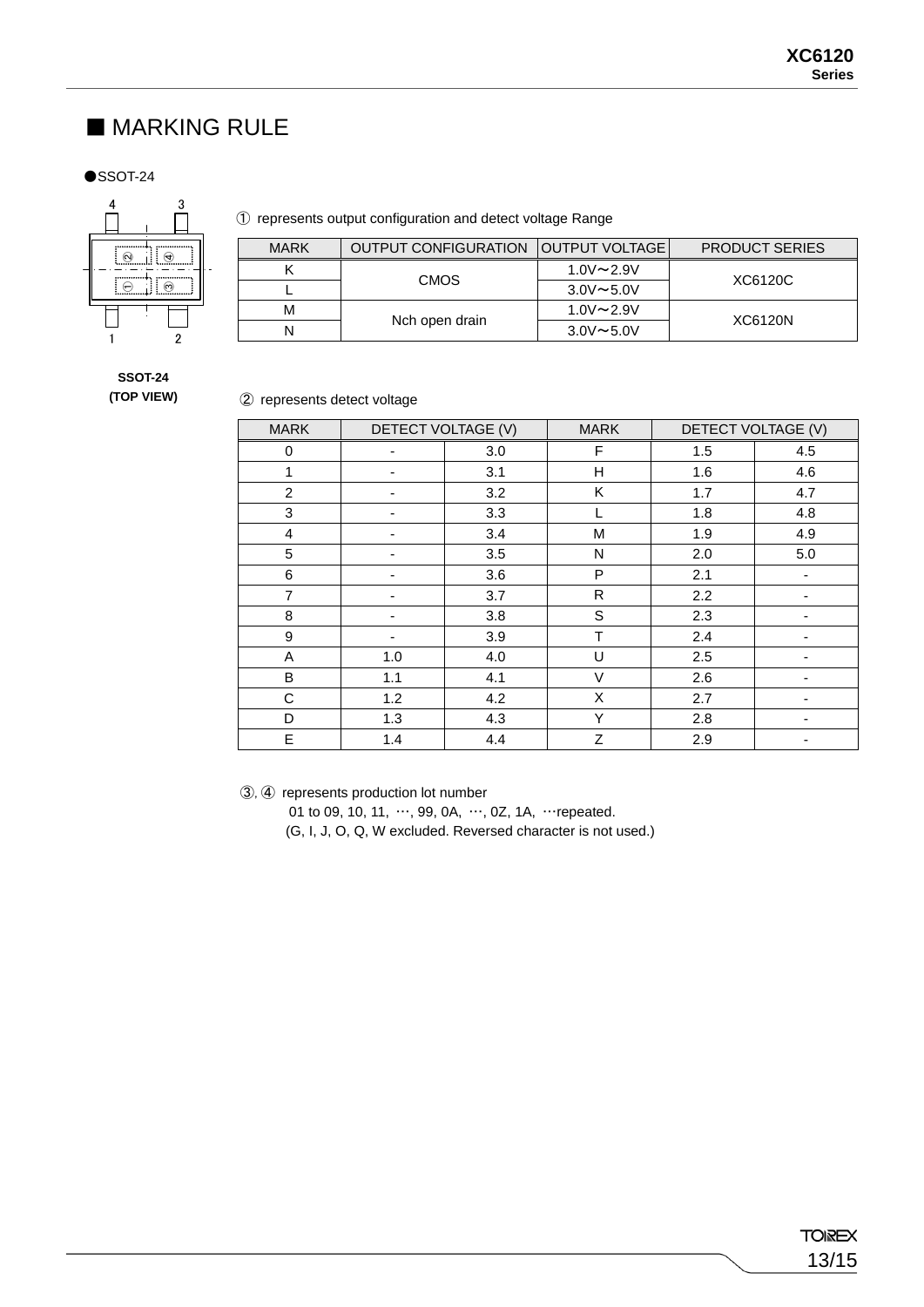### ■ MARKING RULE (Continued)

#### $OUSP-3$



**USP-3**

#### ① represents product series

| MARK | <b>PRODUCT SERIES</b> |
|------|-----------------------|
|      | XC6120******          |

2 standard: represents output configuration and integer number of detect voltage

**(TOP VIEW)** ●CMOS Output (XC6120C Series) ●Nch open drain (XC6120N Series)

| <b>MARK</b> | <b>DETECT VOLTAGE (V)</b> |
|-------------|---------------------------|
|             | 1.X                       |
| в           | 2.X                       |
| C.          | 3.X                       |
| D           | 4. X                      |
| F           | 5.X                       |

| <b>MARK</b> | <b>DETECT VOLTAGE (V)</b> |
|-------------|---------------------------|
|             | 1.X                       |
| H           | 2.8                       |
| ĸ           | 3.X                       |
|             | 4. X                      |
| ٨A          | 5.X                       |

3 standard: represents decimal point of detect voltage

| MARK | DETECT VOLTAGE (V) | <b>PRODUCT SERIES</b> |
|------|--------------------|-----------------------|
|      | X.3                | XC6120**3***          |
|      |                    | XC6120**0***          |

④,⑤ represents production lot number

01 to 09, 10, 11, …, 99, 0A, …, 0Z, 1A, …repeated. (G, I, J, O, Q, W excluded.)

 $\bullet$ SOT-25